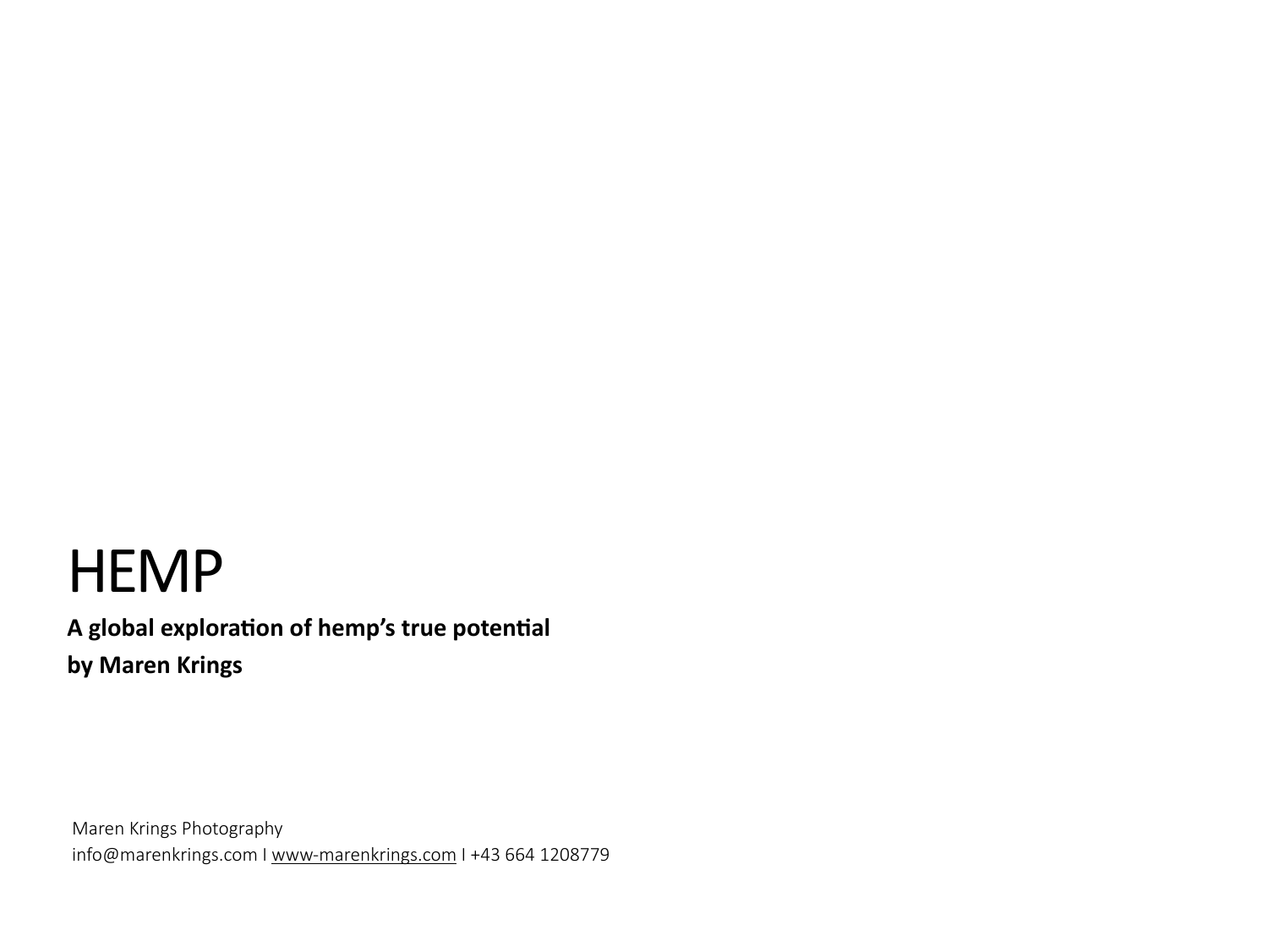### **WHAT ARE YOU SUPPORTING?**



*HEMP* will be my fourth photography book and is due for publication in spring of 2021.

The book contains over 200 projects in 26 countries, displaying how entrepreneurs are using hemp to transform industries and societies.

HEMP shows industry success stories from 5 different continents, where I have documented the processes and portrayed hemp entrepreneurs on their journey to success. The book includes portraits, interviews, expert essays and personal stories.

Offering new angles and surprising insights, my visual stories put a special focus on hemp's ability to mitigate the socio-ecological crisis.

Your support towards this project will give me the opportunity to finish this book by spring 2021 accompanied by a travelling exhibition and a documentary film, to reach a mainstream audience.

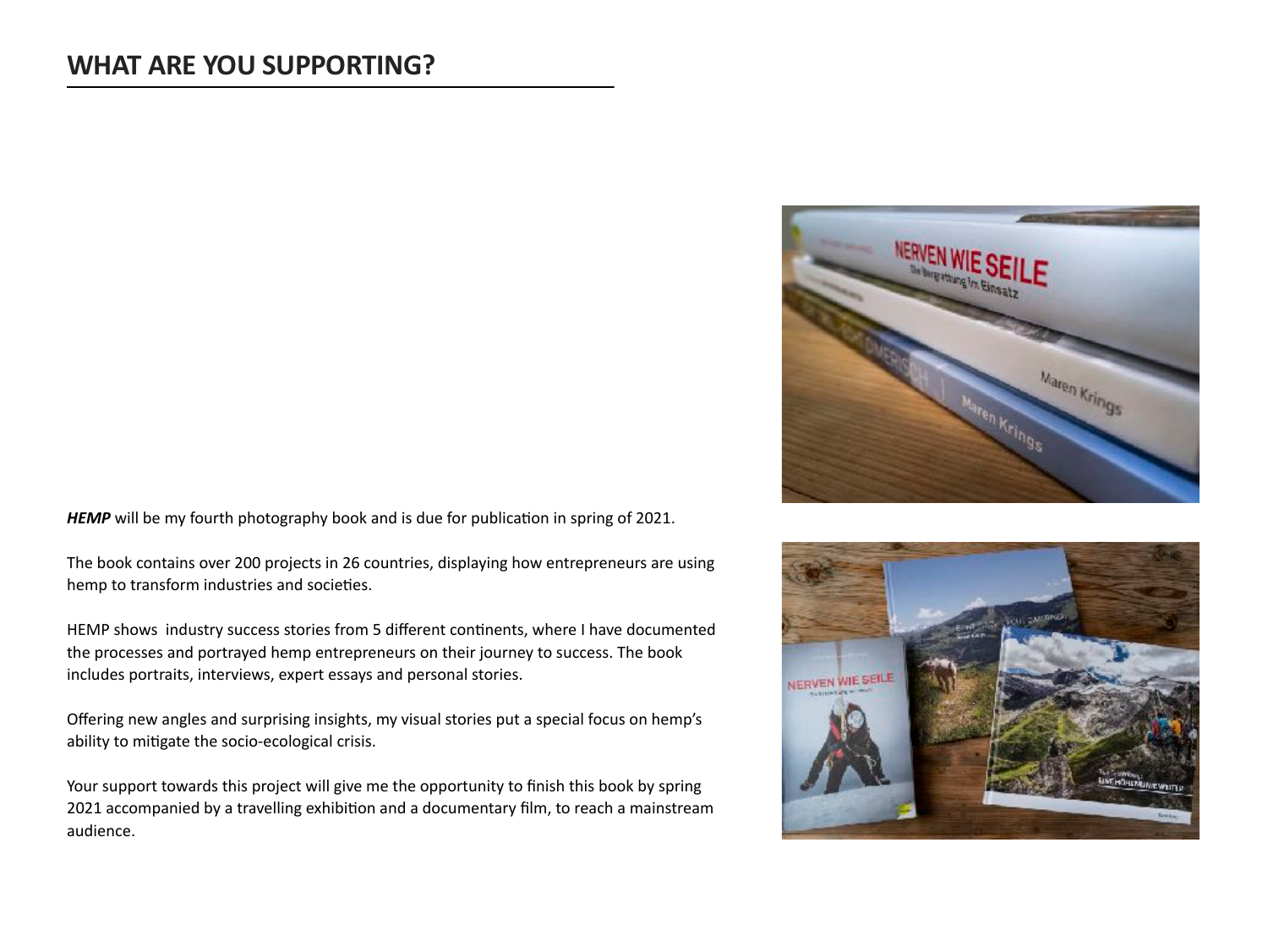



You can support this project in several ways:

#### **Supporter – EUR 600,00**

Your company'ies logo will be printed in the book & you will receive a signed book.

#### **Sponsor – EUR 1.500,00**

Your company'ies logo will be printed in the book + 5 signed copies of the book.

#### **Silver Sponsor – EUR 3.000,00**

Your company'ies logo will be printed in the book + a signed book + a limited edition photograph signed and printed on *Hahnemühle Fine Art Hemp* paper. (Paper contains 60% hemp fibre - dimensions of the print 42,0 x 59,4 cm)

#### **Gold Sponsor – EUR 5.000,00**

Your company'ies logo will be printed in the book + a signed book + and a 10% discount on PR images from the hemp databank for 2 years. [\(Link to databank\)](https://marenkrings.photoshelter.com/portfolio/G0000yw3d1uLAk58)

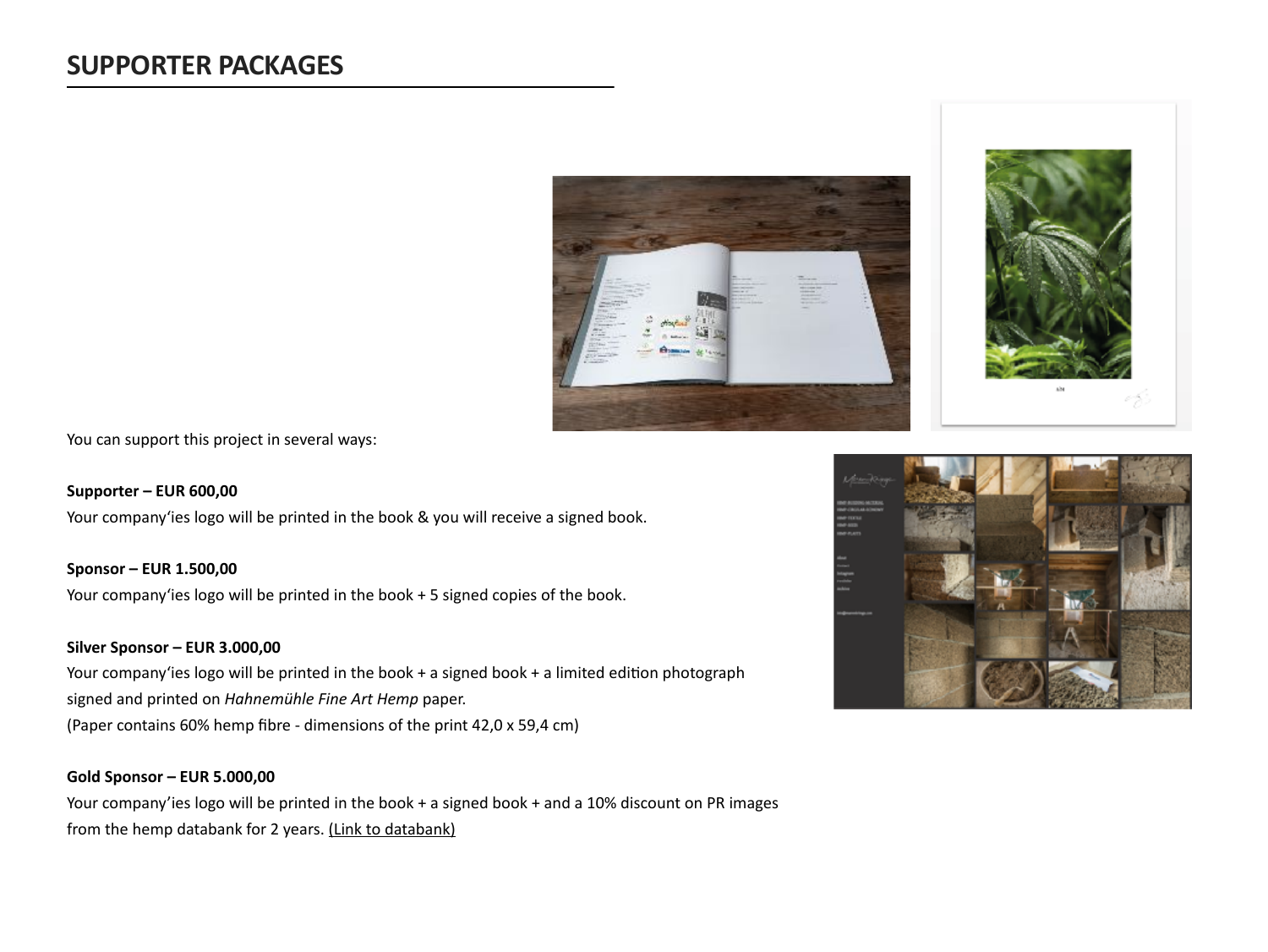## **¡HEMP! – The Travelling Exhibition**

Discover hemp's tremendous potential to transform societies and industries  $-$  with unmatched, sustainable solutions for food, medicine, building materials and textiles  $$ fighting and mitigating the socio-ecological crisis.

The beginning of the travelling exhibition will take place in [Kunsthalle Erfurt](https://kunstmuseen.erfurt.de/km/de/kunsthalle/index.html) in 2021.

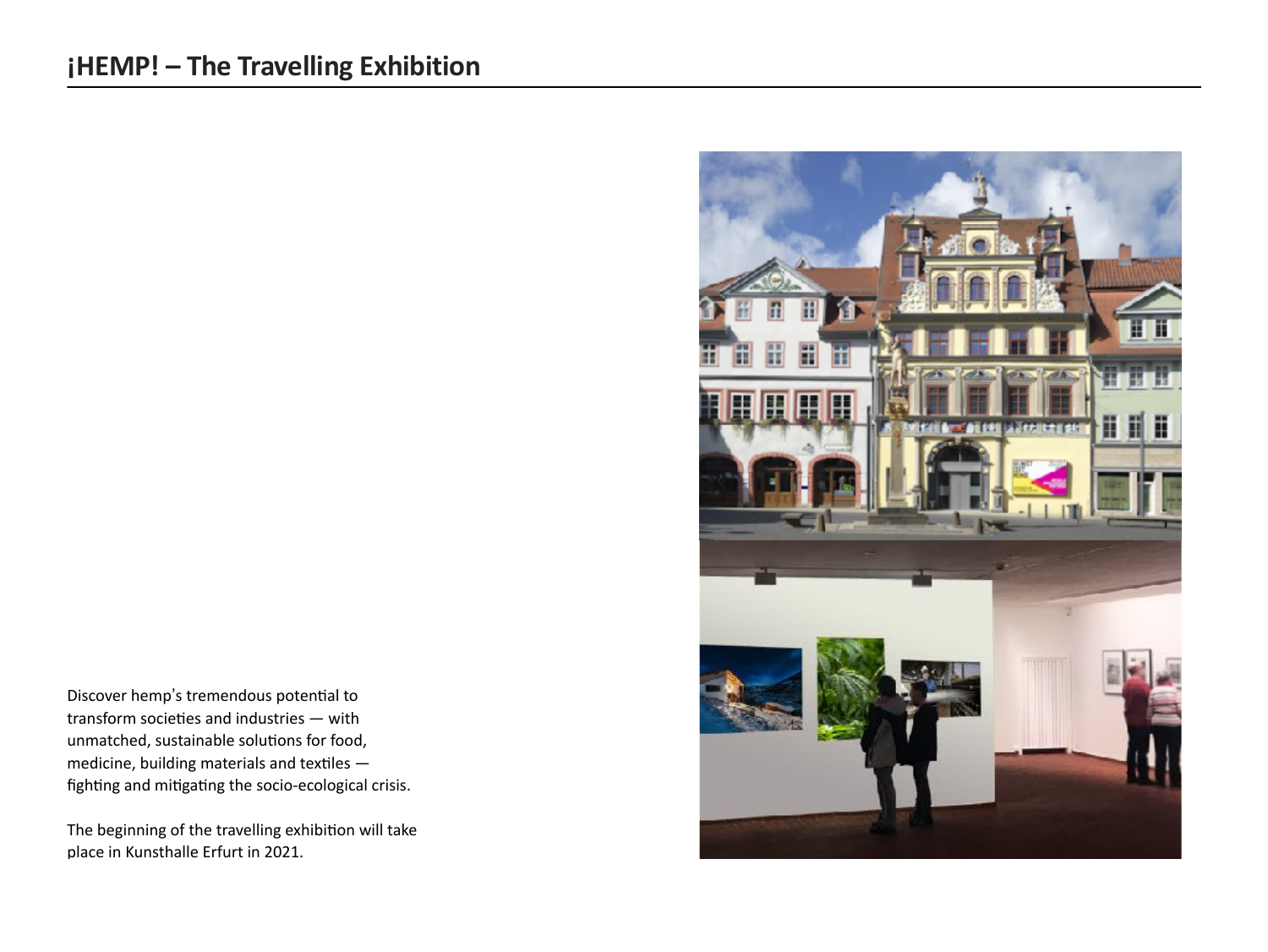As a supporter your name will automatically be listed in advertising for the book, travelling exhibition and documentary film.

The book will address a mainstream audience outside of the hemp industry, which will generate new connections for hemp products to become more mainstream.

Please find a list of media publications about the hemp story from the past 3 years.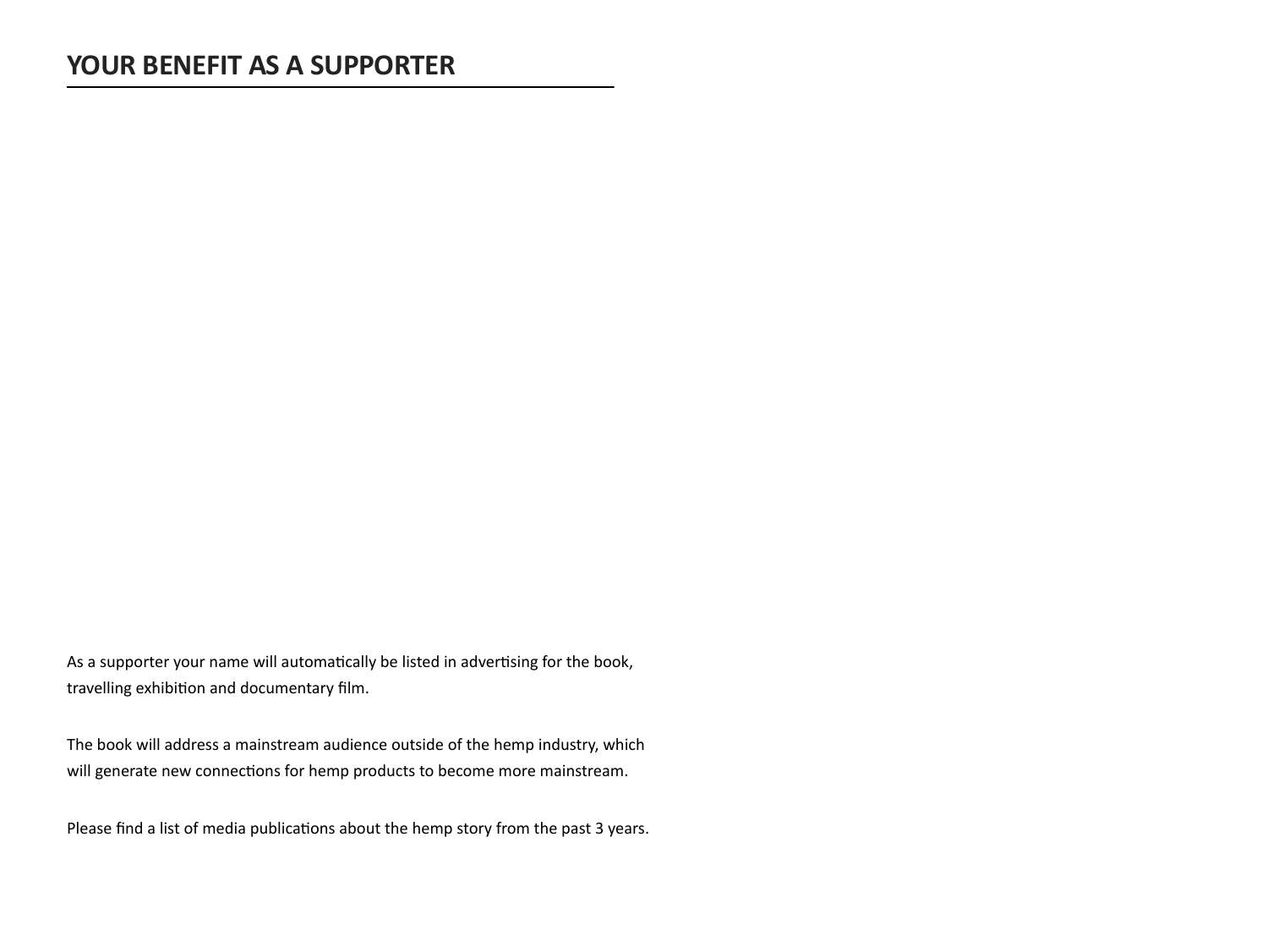BIO - Architettura - 2017 Nordwestschweiz - 2017 Vinschger - 2017 Thüringer Allgemeine Tageszeitung -2018 [Criterion - 2018](https://criterion.ch/bb_de) Hanf Magazin - 2018 Pro Photo Daily - 2018 [The Outdoor Journal - 2018](https://www.outdoorjournal.com/featured/opinion-editorial/hemp-little-plant-powerful-enough-spark-big-change/) [fstop - 2018](https://fstopgear.com/stories/features/maren-krings-hemp)  [SUSTON - 2019](http://sustonmagazine.com/2019/07/12/renewal-is-in-the-air-outdoor-futures/) Happinez - 2019 AlmaNova - 2019 Hanf Magazin - 2020 TV Hören Sehen - 2020 [SALEWA 2020](https://convention.oberalp.com/de/salewa/alpine-hemp) NatuRx - 2020



ton Deter Klass Glamons February Mares Krings

Aus den öffentlichen Diskussionen vielen Labensbereichen eine Rolund politischen Debitten um Can- ie, in denes wir ihn nicht bewurst nabis wisser wir, dass bereits ein warwrehmen. Die Fatografin Magnater Teil der Bevöllerung demit von Hüngs hat die Pfance beinahe Nembel Indie: Demil ist affectings publiky von einer ganz anderen mor der insmals mit der Planzs Seize kennengelerre. Nachdem her als Minister von Canada gemeent in andere der Western einer der Minister von Canada

wurden bruchte sie weit tiefer ein in ihre Eindrücke und Erfahrungen, aber ilver, kulturellen, landwirtschaftlichen auch über die Entwicklung hrer eigenen<br>und praktischen Gebrauch, Inre Beisen Betrachtungsweise der Dannsbispflanhat Maxen state mit der Kurrers heglei- zu auf einem Weg durchwiele (ästler, tet und so ene lebendge Dokumana-

bet and to see to touring the university. Beckeler was Delated easily founded.<br>Hangelberg: Sir Merschen and aller an east mit main accompanies, was<br>Well, International Sir Merschen and aller and part materials compatible. mitremen und ihre Fasznation sieher Anderen wie ein bes Freihard auch Asof recoverdet, dee gloiche kists-

new magazinazer